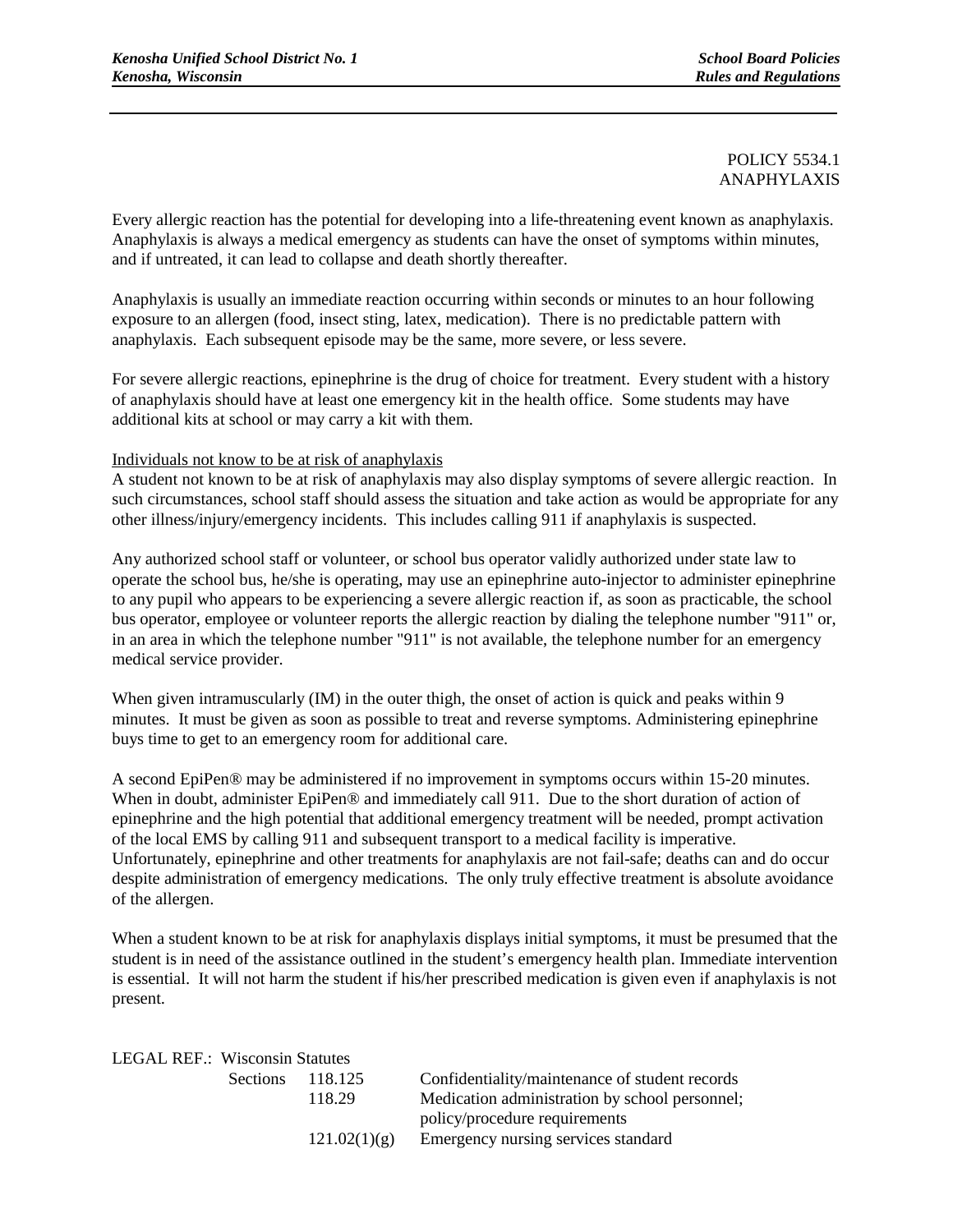**Rules and Regulations** 

i

POLICY 5534.1 ANAPHYLAXIS Page 2

146.81 - 146.83 Confidentiality of patient health care records] PI 8.01(2)(g) Wisconsin Administrative Code Emergency nursing services requirements; medication administration procedures required

CROSS REF.: 5434 Student Alcohol and Other Drug Use 5531 Emergency Care Services

AFFIRMED: August 27, 2013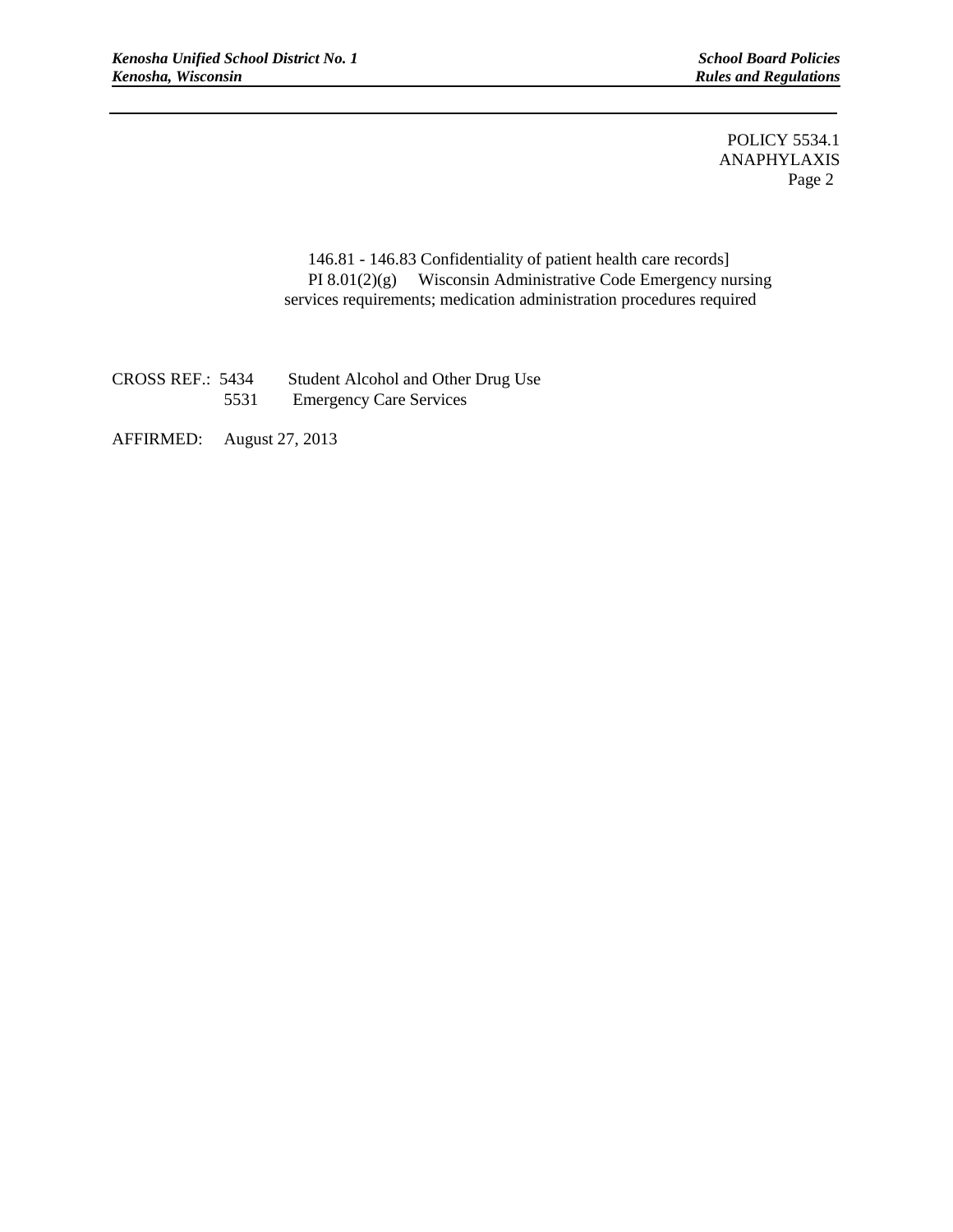# RULE 5534.1 ANAPHYLAXIS

### A. Required Written Statements

- 1. Copies of all required written directions of a physician and written consent of a parent/guardian pertaining to administration of medication to a student shall be filed in the school nurse's or principal's office.
- 2. The practitioner providing the direction and prescribing the medication must state in writing, either on the prescription or in a letter, the name of the student, the name of the drug including strength, dosage, time indications, and duration of the prescription; the specific conditions under which he/she should be contacted regarding the condition or reactions of the student receiving the prescription medication. The practitioner must also express a willingness to accept communication from the person dispensing or administering the prescription medication.
- B. Medication Administration
	- 1. Designated school employees i.e. health/information assistants, principals, secretaries, teachers, counselors, will dispense and administer medication at the elementary and middle school level.
	- 2. Senior high school students will be allowed to administer their own medication with written parent/guardian permission. Any secondary school student needing prescription medication during school hours must have the prescription on file in the nurse's office. If a student is unable to administer his/her own medication, a designated school employee will assume this responsibility.
	- 3. Parents/guardians of students taking medications labeled twice daily shall administer these at home, unless otherwise ordered by a practitioner.
	- 4. Parents/guardians of students taking medications labeled three times daily shall administer the first and last dosage, unless otherwise ordered by a practitioner - designated personnel shall administer the middle dosage.
	- 5. Parents/guardians of students taking medications labeled four times daily shall administer the first, third and fourth dosage and the school shall administer the second.
	- 6. WI School Meds on line training course for school personnel will be provided.
- C. Medication Storage and Recordkeeping
	- 1. All medication must be supplied in the original container. The label on the bottle must contain the name and telephone number of the pharmacy, the pupil's identification, name of the practitioner, medication name, number dispensed, strength, dose, route, times or circumstances for medication to be given, special directions for storage or dispensing. Non-prescription medication must be in the original container with the directions on the container including pupil's name. The prescribed medication shall be kept in a locked cubicle or drawer. Taking the medication shall be supervised by the designated school personnel at the time conforming with the indicated schedule.
	- 2. Anyone dispensing or administering medication under Board policy and these procedures shall record such action in a log kept in the school nurse's or school office. This log will contain the recorded time the medication was administered and the initials of the person who was responsible for the administration of the medication.
	- 3. Any unused medication at the end of the period for which it was prescribed shall be picked up by the parent/guardian after notification to the parent/guardian, or the medication shall be destroyed.